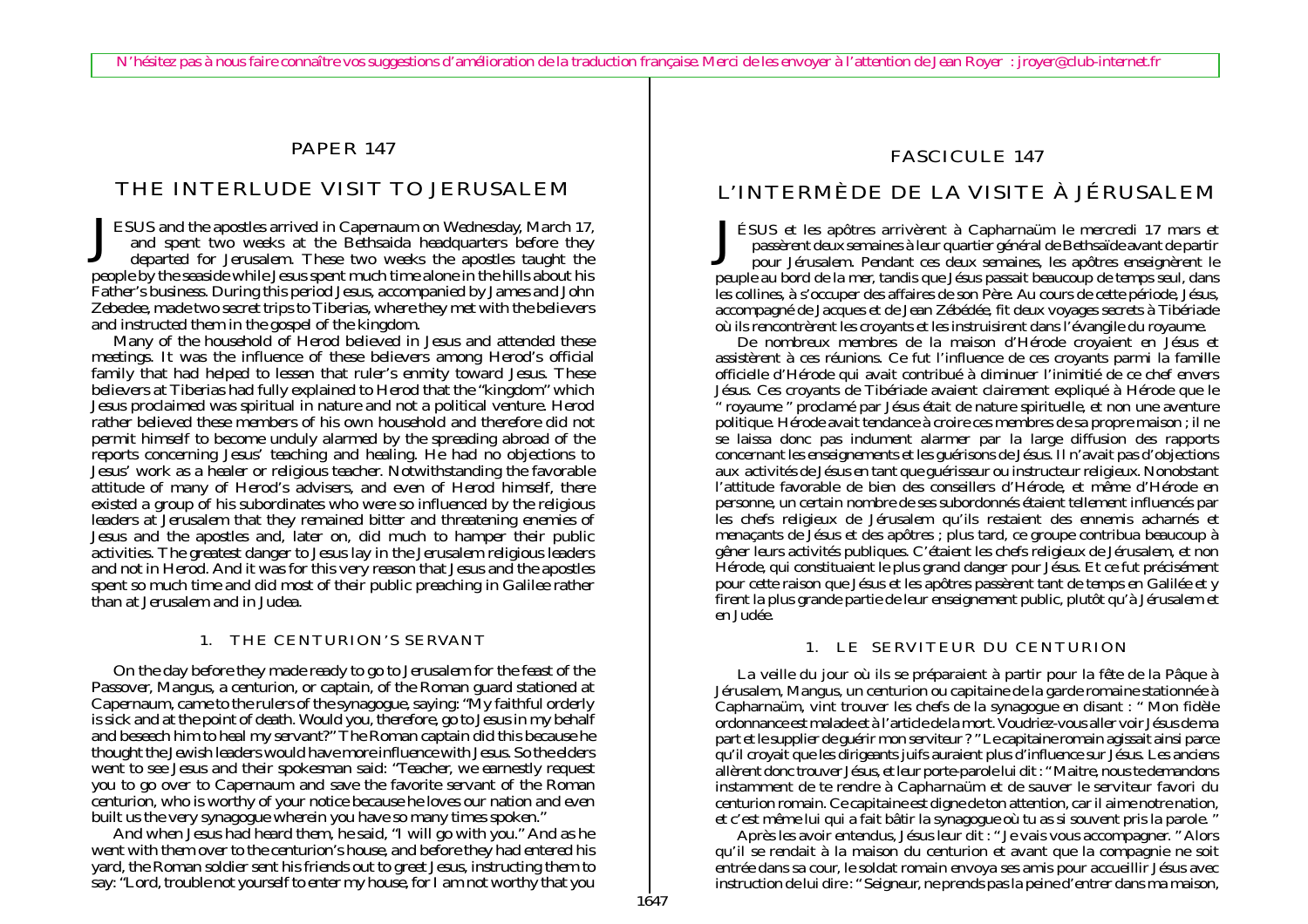should come under my roof. Neither did I think myself worthy to come to you; wherefore I sent the elders of your own people. But I know that you can speak the word where you stand and my servant will be healed. For I am myself under the orders of others, and I have soldiers under me, and I say to this one go, and he goes; to another come, and he comes, and to my servants do this or do that, and they do it."

And when Jesus heard these words, he turned and said to his apostles and those who were with them: "I marvel at the belief of the gentile. Verily, verily, I say to you, I have not found so great faith, no, not in Israel." Jesus, turning from the house, said, "Let us go hence." And the friends of the centurion went into the house and told Mangus what Jesus had said. And from that hour the servant began to mend and was eventually restored to his normal health and usefulness.

But we never knew just what happened on this occasion. This is simply the record, and as to whether or not invisible beings ministered healing to the centurion's servant, was not revealed to those who accompanied Jesus. We only know of the fact of the servant's complete recovery.

#### 2. THE JOURNEY TO JERUSALEM

Early on the morning of Tuesday, March 30, Jesus and the apostolic party started on their journey to Jerusalem for the Passover, going by the route of the Jordan valley. They arrived on the afternoon of Friday, April 2, and established their headquarters, as usual, at Bethany. Passing through Jericho, they paused to rest while Judas made a deposit of some of their common funds in the bank of a friend of his family. This was the first time Judas had carried a surplus of money, and this deposit was left undisturbed until they passed through Jericho again when on that last and eventful journey to Jerusalem just before the trial and death of Jesus.

The party had an uneventful trip to Jerusalem, but they had hardly got themselves settled at Bethany when from near and far those seeking healing for their bodies, comfort for troubled minds, and salvation for their souls, began to congregate, so much so that Jesus had little time for rest. Therefore they pitched tents at Gethsemane, and the Master would go back and forth from Bethany to Gethsemane to avoid the crowds which so constantly thronged him. The apostolic party spent almost three weeks at Jerusalem, but Jesus enjoined them to do no public preaching, only private teaching and personal work.

At Bethany they quietly celebrated the Passover. And this was the first time that Jesus and all of the twelve partook of the bloodless Passover feast. The apostles of John did not eat the Passover with Jesus and his apostles; they celebrated the feast with Abner and many of the early believers in John's preaching. This was the second Passover Jesus had observed with his apostles in Jerusalem.

When Jesus and the twelve departed for Capernaum, the apostles of John did not return with them. Under the direction of Abner they remained in Jerusalem and the surrounding country, quietly laboring for the extension of the kingdom, while Jesus and the twelve returned to work in Galilee. Never again were the twenty-four all together until a short time before the commissioning and sending forth of the seventy evangelists. But the two groups were co-operative, and notwithstanding their differences of opinion, the best of feelings prevailed.

car je ne suis pas digne que tu viennes sous mon toit. Je ne me suis pas non plus estimé digne de venir moi-même à toi, et c'est pourquoi je t'ai envoyé les anciens de ton propre peuple. Mais je sais que tu peux prononcer la parole à l'endroit où tu te trouves et que mon serviteur sera guéri. Car je suis moi-même sous les ordres d'autrui, et j'ai des soldats sous mes ordres, et je dis à l'un d'aller et il va ; à un autre de venir, et il vient ; et à mes serviteurs de faire ceci ou cela, et ils le font. "

Lorsque Jésus entendit ces paroles, il se tourna vers ses apôtres et vers ceux qui les accompagnaient, et leur dit : " Je suis émerveillé de la croyance de ce Gentil. En vérité, en vérité, je vous le dis, je n'ai trouvé nulle part une si grande foi, non, pas même en Israël. " Jésus tourna ensuite le dos à la maison et dit : " Allons-nous-en. " Les amis du centurion entrèrent dans la maison et répétèrent à Mangus ce que Jésus avait dit. À partir de cet instant, le serviteur commença à se rétablir et retrouva finalement sa santé normale et ses capacités.

Nous n'avons jamais su exactement ce qui s'était passé en cette occasion. Nous relatons simplement l'histoire. Quant à savoir si des êtres invisibles apportèrent, ou non, la guérison au serviteur du centurion, cela ne fut pas révélé aux accompagnateurs de Jésus. Nous connaissons seulement le fait que le serviteur fut complètement rétabli.

#### 2. LE VOYAGE À JÉRUSALEM

De bonne heure dans la matinée du mardi 30 mars, Jésus et le groupe apostolique partirent pour assister à la Pâque à Jérusalem en prenant l'itinéraire de la vallée du Jourdain. Ils arrivèrent dans l'après-midi du vendredi 2 avril et établirent, comme d'habitude, leur quartier général à Béthanie. En passant à Jéricho, ils firent une pause pendant que Judas déposait une partie de leurs fonds communs à la banque d'un ami de sa famille. C'était la première fois que Judas transportait un excédent d'argent. Le dépôt resta intact jusqu'au moment où le groupe repassa par Jéricho, au cours de son dernier et mémorable voyage à Jérusalem, juste avant le jugement et la mort de Jésus.

Le trajet jusqu'à Jérusalem se passa sans incident, mais à peine le groupe <sup>s</sup>'était-il installé à Béthanie que, de loin et de près, commencèrent à s'assembler des gens qui cherchaient la guérison pour leur corps, la consolation pour leur mental troublé et le salut pour leur âme. Leur nombre était tel que Jésus n'avait guère le temps de se reposer. Son groupe alla donc planter ses tentes à Gethsémani, et le Maitre fit la navette entre Béthanie et Gethsémani pour éviter les foules qui le pressaient constamment. Ils passèrent près de trois semaines à Jérusalem, mais Jésus enjoignit ses apôtres de ne pas prêcher en public et de se limiter à l'enseignement privé et au travail personnel.

Ils célébrèrent paisiblement la Pâque à Béthanie, et ce fut la première fois que Jésus et les douze au complet mangèrent la Pâque sans effusion de sang. Les apôtres de Jean ne mangèrent pas la Pâque avec Jésus et ses apôtres ; ils célébrèrent la fête avec Abner et un grand nombre des premiers croyants aux prédications de Jean. C'était la seconde Pâque que Jésus observait avec ses apôtres à Jérusalem.

Quand Jésus et les douze repartirent pour Capharnaüm, les apôtres de Jean ne revinrent pas avec eux. Ils restèrent à Jérusalem et aux environs sous la direction d'Abner, travaillant tranquillement à l'expansion du royaume, tandis que Jésus et les douze retournaient oeuvrer en Galilée. Jamais plus les vingt-quatre ne furent tous réunis jusqu'au moment précédant de peu celui où les soixante-dix évangélistes reçurent leur mission et leur ordre de départ. Mais les deux groupes s'entraidaient et restaient dans les meilleurs termes malgré leurs divergences d'opinion.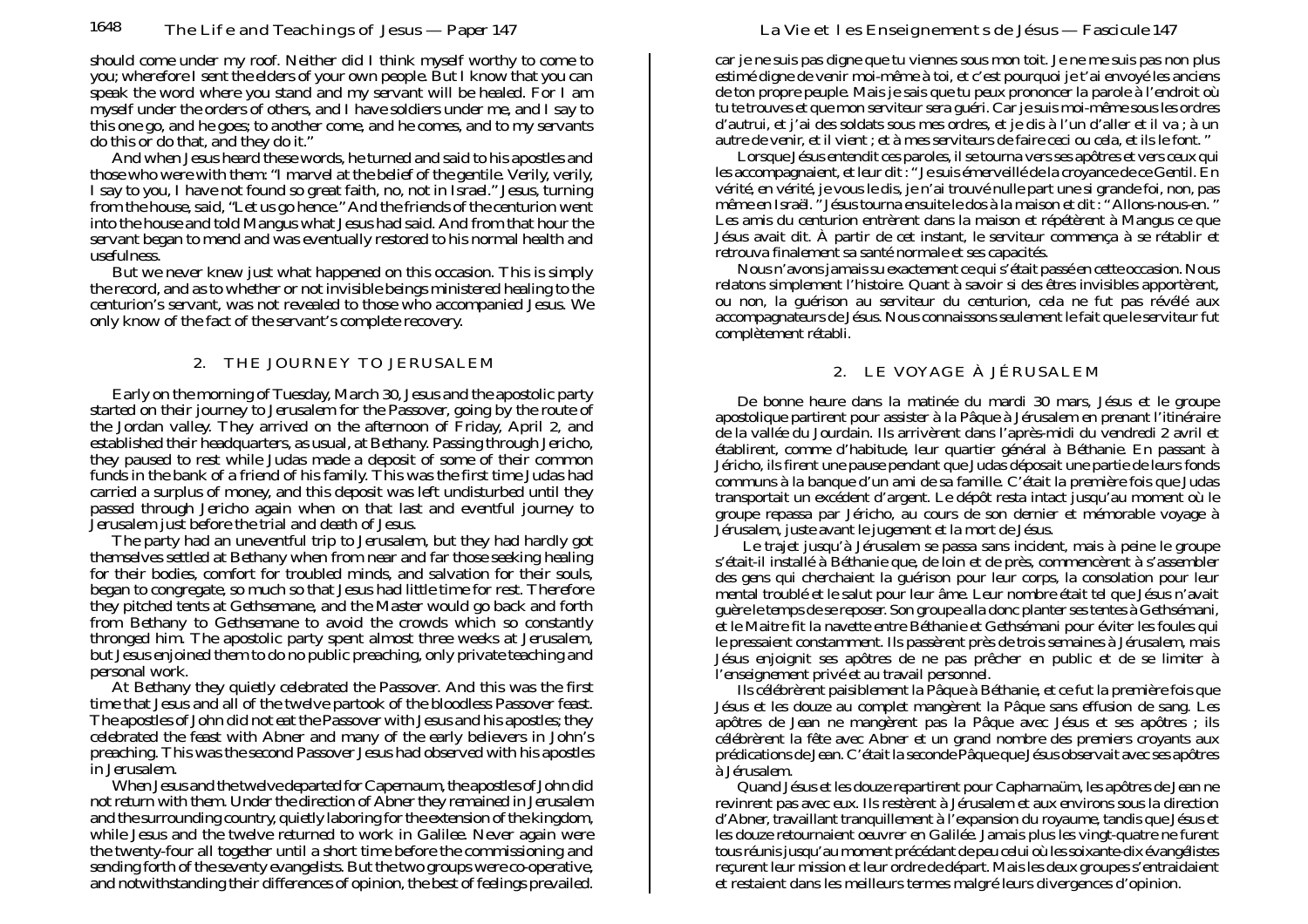#### 3. AT THE POOL OF BETHESDA

The afternoon of the second Sabbath in Jerusalem, as the Master and the apostles were about to participate in the temple services, John said to Jesus, "Come with me, I would show you something." John conducted Jesus out through one of the Jerusalem gates to a pool of water called Bethesda. Surrounding this pool was a structure of five porches under which a large group of sufferers lingered in quest of healing. This was a hot spring whose reddish- tinged water would bubble up at irregular intervals because of gas accumulations in the rock caverns underneath the pool. This periodic disturbance of the warm waters was believed by many to be due to supernatural influences, and it was a popular belief that the first person who entered the water after such a disturbance would be healed of whatever infirmity he had.

The apostles were somewhat restless under the restrictions imposed by Jesus, and John, the youngest of the twelve, was especially restive under this restraint. He had brought Jesus to the pool thinking that the sight of the assembled sufferers would make such an appeal to the Master's compassion that he would be moved to perform a miracle of healing, and thereby would all Jerusalem be astounded and presently be won to believe in the gospel of the kingdom. Said John to Jesus: "Master, see all of these suffering ones; is there nothing we can do for them?" And Jesus replied: "John, why would you tempt me to turn aside from the way I have chosen? Why do you go on desiring to substitute the working of wonders and the healing of the sick for the proclamation of the gospel of eternal truth? My son, I may not do that which you desire, but gather together these sick and afflicted that I may speak words of good cheer and eternal comfort to them."

In speaking to those assembled, Jesus said: "Many of you are here, sick and afflicted, because of your many years of wrong living. Some suffer from the accidents of time, others as a result of the mistakes of their forebears, while some of you struggle under the handicaps of the imperfect conditions of your temporal existence. But my Father works, and I would work, to improve your earthly state but more especially to insure your eternal estate. None of us can do much to change the difficulties of life unless we discover the Father in heaven so wills. After all, we are all beholden to do the will of the Eternal. If you could all be healed of your physical afflictions, you would indeed marvel, but it is even greater that you should be cleansed of all spiritual disease and find yourselves healed of all moral infirmities. You are all God's children; you are the sons of the heavenly Father. The bonds of time may seem to afflict you, but the God of eternity loves you. And when the time of judgment shall come, fear not, you shall all find, not only justice, but an abundance of mercy. Verily, verily, I say to you: He who hears the gospel of the kingdom and believes in this teaching of sonship with God, has eternal life; already are such believers passing from judgment and death to light and life. And the hour is coming in which even those who are in the tombs shall hear the voice of the resurrection."

And many of those who heard believed the gospel of the kingdom. Some of the afflicted were so inspired and spiritually revivified that they went about proclaiming that they had also been cured of their physical ailments.

One man who had been many years downcast and grievously afflicted by the infirmities of his troubled mind, rejoiced at Jesus' words and, picking up his

#### 3. À LA PISCINE DE BÉTHESDA

L'après-midi de leur second sabbat à Jérusalem, tandis que le Maitre et les apôtres allaient participer aux offices du temple, Jean dit à Jésus : " Viens avec moi, je voudrais te montrer quelque chose. " Jean fit sortir Jésus par l'une des portes de Jérusalem et le conduisit à une piscine appelée Béthesda. Sur ses bords, on avait édifié cinq porches, sous lesquels un grand nombre de malades trainaient en quête de guérison. Cette piscine était une source chaude dont les eaux rougeâtres bouillonnaient à des intervalles irréguliers par suite d'accumulations de gaz dans les cavernes rocheuses sous-jacentes. La perturbation périodique des eaux chaudes était considérée par beaucoup comme due à des influences surnaturelles, et la croyance populaire affirmait que la première personne entrant dans l'eau après une perturbation serait guérie de ses infirmités quelles qu'elles soient.

Sous l'effet des restrictions imposées par Jésus, les apôtres étaient quelque peu agités, et cette contrainte rendait Jean, le plus jeune des douze, particulièrement nerveux. Il avait amené Jésus à la piscine en pensant que la vue des malades assemblés ferait un tel appel à la compassion du Maitre qu'il serait poussé à accomplir une guérison miraculeuse, et qu'ainsi tout Jérusalem serait stupéfait et amené à croire à l'évangile du royaume. Jean dit à Jésus : " Maitre, regarde tous ces gens qui souffrent ; n'y a-t-il rien que nous puissions faire pour eux ? " Jésus répondit : " Jean, pourquoi me soumets-tu à la tentation de m'écarter du chemin que j'ai choisi ? Pourquoi persistes-tu dans ton désir de substituer l'accomplissement de prodiges et la guérison des malades à la proclamation de l'évangile de la vérité éternelle ? Mon fils, il ne m'est pas permis de faire ce que tu désires, mais rassemble ces malades et ces affligés pour que je leur adresse des paroles d'encouragement et de consolation éternelle. "

S'adressant à ceux qui s'étaient rassemblés, Jésus dit : " Beaucoup d'entre vous sont ici, malades et affligés, parce que vous avez vécu de longues années dans de mauvaises voies. Les uns souffrent des accidents du temps, d'autres par suite des fautes de leurs ancêtres, alors que certains d'entre vous luttent sous les handicaps des conditions imparfaites de votre existence temporelle. Mais mon Père travaille, et je voudrais travailler aussi à améliorer votre condition terrestre, et plus spécialement à assurer votre statut éternel. Aucun de nous ne peut largement contribuer à aplanir les difficultés de la vie, à moins de découvrir que le Père qui est aux cieux le veut ainsi. Après tout, nous sommes tous tenus de faire la volonté de l'Éternel. Si vous pouviez tous être guéris de vos afflictions physiques, vous vous émerveilleriez certainement, mais il est encore plus important que vous soyez purifiés de toute maladie spirituelle et que vous vous trouviez guéris de toutes les infirmités morales. Vous êtes tous les enfants de Dieu ; vous êtes les fils du Père céleste. Les liens du temps peuvent paraître vous affliger, mais le Dieu de l'éternité vous aime. Quand viendra le moment du jugement, ne craignez pas ; vous trouverez tous, non seulement la justice, mais une abondante miséricorde. En vérité, en vérité, je vous le dis : Quiconque entend l'évangile du royaume, et croit à cet enseignement de la filiation avec Dieu, possède la vie éternelle. Déjà ces croyants passent du jugement et de la mort à la lumière et à la vie. Et l'heure arrive où même ceux qui sont dans les tombes entendront la voix de la résurrection."

Beaucoup de ceux qui l'entendirent crurent à l'évangile du royaume. Certains affligés furent tellement inspirés et spirituellement revivifiés qu'ils allèrent de ci de là en proclamant qu'ils avaient également été guéris de leurs maux physiques.

Un homme qui avait été déprimé durant de longues années et gravement atteint de troubles mentaux se réjouit aux paroles de Jésus. Il ramassa son lit et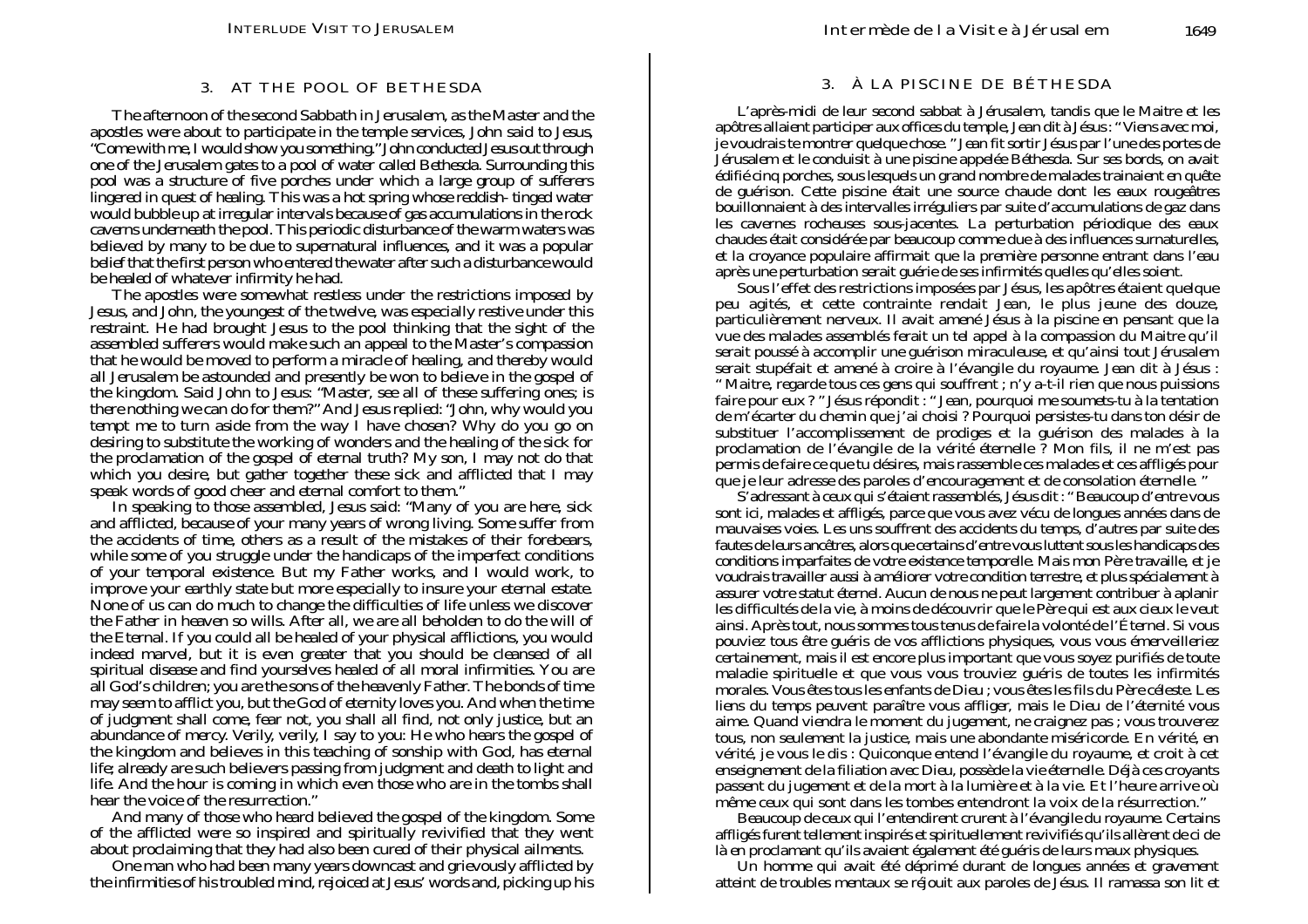bed, went forth to his home, even though it was the Sabbath day. This afflicted man had waited all these years for *somebody* to help him; he was such a victim of the feeling of his own helplessness that he had never once entertained the idea of helping himself which proved to be the one thing he had to do in order to effect recovery—take up his bed and walk.

Then said Jesus to John: "Let us depart ere the chief priests and the scribes come upon us and take offense that we spoke words of life to these afflicted ones." And they returned to the temple to join their companions, and presently all of them departed to spend the night at Bethany. But John never told the other apostles of this visit of himself and Jesus to the pool of Bethesda on this Sabbath afternoon.

#### 4. THE RULE OF LIVING

On the evening of this same Sabbath day, at Bethany, while Jesus, the twelve, and a group of believers were assembled about the fire in Lazarus's garden, Nathaniel asked Jesus this question: "Master, although you have taught us the positive version of the old rule of life, instructing us that we should do to others as we wish them to do to us, I do not fully discern how we can always abide by such an injunction. Let me illustrate my contention by citing the example of a lustful man who thus wickedly looks upon his intended consort in sin. How can we teach that this evil-intending man should do to others as he would they should do to him?"

When Jesus heard Nathaniel's question, he immediately stood upon his feet and, pointing his finger at the apostle, said: "Nathaniel, Nathaniel! What manner of thinking is going on in your heart? Do you not receive my teachings as one who has been born of the spirit? Do you not hear the truth as men of wisdom and spiritual understanding? When I admonished you to do to others as you would have them do to you, I spoke to men of high ideals, not to those who would be tempted to distort my teaching into a license for the encouragement of evil doing."

When the Master had spoken, Nathaniel stood up and said: "But, Master, you should not think that I approve of such an interpretation of your teaching. I asked the question because I conjectured that many such men might thus misjudge your admonition, and I hoped you would give us further instruction regarding these matters." And then when Nathaniel had sat down, Jesus continued speaking: "I well know, Nathaniel, that no such idea of evil is approved in your mind, but I am disappointed in that you all so often fail to put a genuinely spiritual interpretation upon my commonplace teachings, instruction which must be given you in human language and as men must speak. Let me now teach you concerning the differing levels of meaning attached to the interpretation of this rule of living, this admonition to 'do to others that which you desire others to do to you':

"1. *The level of the flesh.* Such a purely selfish and lustful interpretation would be well exemplified by the supposition of your question.

"2. *The level of the feelings.* This plane is one level higher than that of the flesh and implies that sympathy and pity would enhance one's interpretation of this rule of living.

"3. *The level of mind.* Now come into action the reason of mind and the intelligence of experience. Good judgment dictates that such a rule of living rentra chez lui, bien que ce fût un jour de sabbat. Durant des années, cet homme avait attendu que *quelqu'un* l'aide. Il était tellement victime du sentiment de sa propre impuissance qu'il n'avait pas eu une seule fois l'idée de s'aider lui-même ; or, c'était la seule chose qu'il avait à faire pour se remettre—ramasser son lit et marcher.

Jésus dit alors à Jean : " Partons d'ici avant que les chefs des prêtres et les scribes ne nous surprennent et ne s'offensent de ce que nous avons adressé des paroles de vie à ces affligés. " Ils retournèrent au temple rejoindre leurs compagnons, et bientôt ils partirent tous passer la nuit à Béthanie. Jean ne raconta jamais aux autres apôtres la visite qu'il avait faite avec Jésus, ce samedi aprèsmidi, à la piscine de Béthesda.

# 4. LA RÈGLE DE VIE

Le soir de ce même jour de sabbat, à Béthanie, tandis que Jésus, les douze et un groupe de croyants étaient réunis autour du feu dans le jardin de Lazare, Nathanael posa à Jésus la question suivante : " Maitre, bien que tu nous aies appris la version positive de l'ancienne règle de vie nous commandant de faire aux autres ce que nous voudrions qu'ils nous fassent, je ne vois pas très bien comment nous pouvons toujours obéir à une telle injonction. Permets-moi d'illustrer ma question en citant l'exemple d'un homme sensuel qui regarde, avec lubricité, la partenaire qu'il a l'intention d'associer à son péché. Comment pouvons-nous enseigner que cet homme mal intentionné devrait faire aux autres ce qu'il voudrait qu'on lui fasse ?"

Lorsque Jésus entendit la question de Nathanael, il se leva immédiatement, montra l'apôtre du doigt et dit : " Nathanael, Nathanael ! Quelles tournures de pensées entretiens-tu dans ton coeur ? Ne reçois-tu pas mes enseignements comme un homme né de l'esprit ? N'entendez-vous pas la vérité comme des hommes sages et spirituellement intelligents ? Quand je vous ai recommandé de faire à autrui ce que vous voudriez que l'on vous fasse, je parlais à des hommes ayant un idéal élevé, et non à ceux qui seraient tentés de déformer mon enseignement et de le transformer en licence pour encourager les mauvaises actions. "

Quand le Maitre eut ainsi parlé, Nathanael se leva et dit : " Maitre, il ne faut pas croire que j'approuve une telle interprétation de ton enseignement. J'ai posé cette question parce que j'ai supposé que beaucoup d'hommes de ce genre pourraient méjuger ainsi tes recommandations, et j'espérais que tu complèterais tes instructions sur ce point. " Après que Nathanael se fut rassis, Jésus poursuivit : " Je sais bien, Nathanael, que ton mental n'approuve aucune mauvaise idée de cette sorte, mais je suis déçu de voir que vous n'arrivez pas à donner une interprétation purement spirituelle à mes enseignements courants, instructions que je dois vous donner en langage humain et à la façon dont les hommes doivent parler. Laissez-moi maintenant vous apprendre les divers niveaux de signification attachés à l'interprétation de cette règle de vie, à cette recommandation de ' faire aux autres ce que vous voudriez qu'ils vous fassent ' :

" 1. *Le niveau charnel.* Cette interprétation purement égoïste et lascive trouve un bon exemple dans l'hypothèse de ta question.

" 2. *Le niveau sentimental.* Ce plan se situe immédiatement au-dessus de celui de la chair ; il implique que la sympathie et la pitié rehaussent votre interprétation de cette règle de vie.

" 3. *Le niveau mental.* La raison du mental et l'intelligence de l'expérience entrent maintenant en jeu. Un bon jugement dicte qu'une telle règle de vie devrait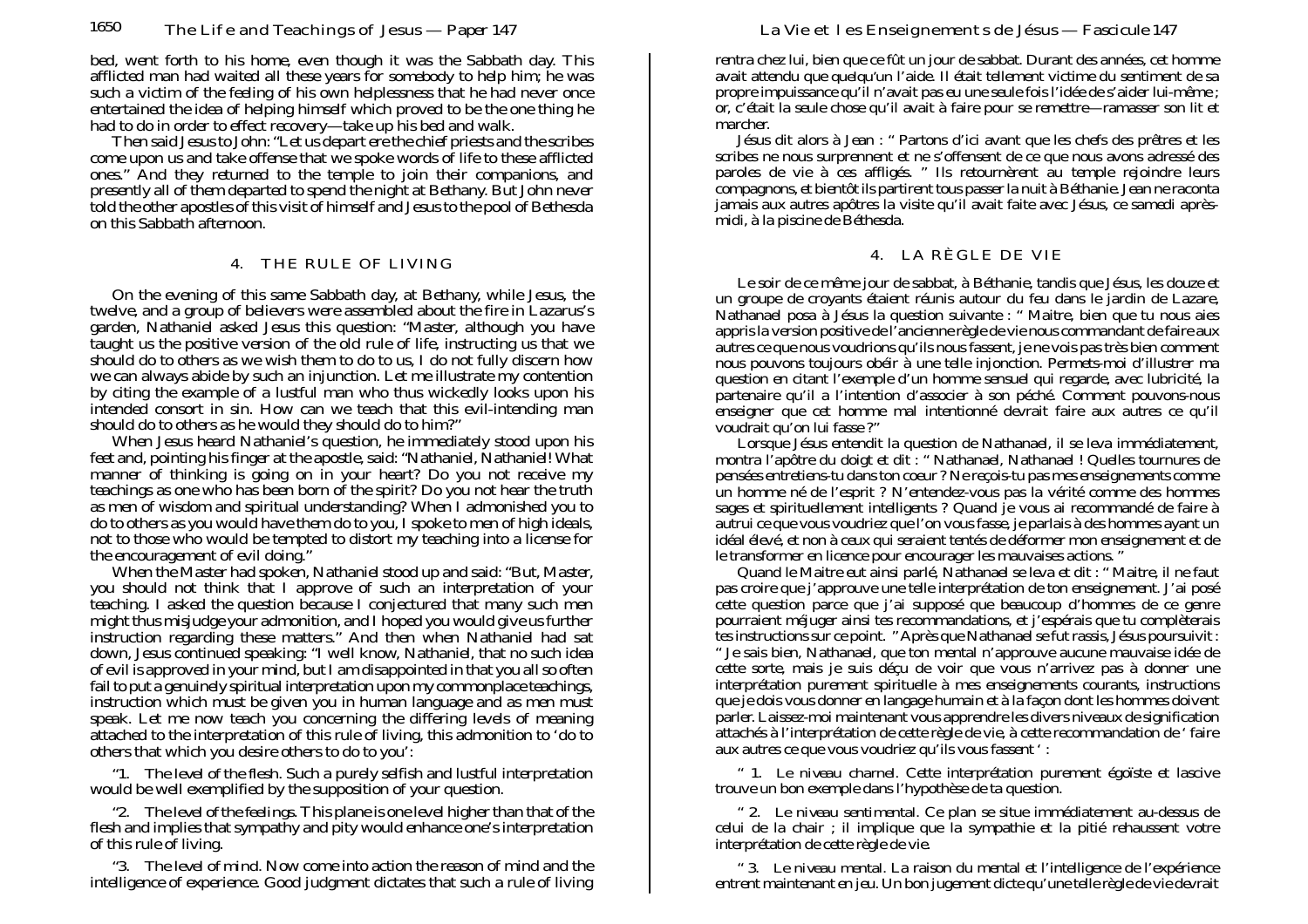#### INTERLUDE VISIT TO

should be interpreted in consonance with the highest idealism embodied in the nobility of profound self-respect.

"4. *The level of brotherly love.* Still higher is discovered the level of unselfish devotion to the welfare of one's fellows. On this higher plane of wholehearted social service growing out of the consciousness of the fatherhood of God and the consequent recognition of the brotherhood of man, there is discovered a new and far more beautiful interpretation of this basic rule of life.

"5. *The moral level.* And then when you attain true philosophic levels of interpretation, when you have real insight into the *rightness* and *wrongness* of things, when you perceive the eternal fitness of human relationships, you will begin to view such a problem of interpretation as you would imagine a high-minded, idealistic, wise, and impartial third person would so view and interpret such an injunction as applied to your personal problems of adjustment to your life situations.

"6. *The spiritual level.* And then last, but greatest of all, we attain the level of spirit insight and spiritual interpretation which impels us to recognize in this rule of life the divine command to treat all men as we conceive God would treat them. That is the universe ideal of human relationships. And this is your attitude toward all such problems when your supreme desire is ever to do the Father's will. I would, therefore, that you should do to all men that which you know I would do to them in like circumstances."

Nothing Jesus had said to the apostles up to this time had ever more astonished them. They continued to discuss the Master's words long after he had retired. While Nathaniel was slow to recover from his supposition that Jesus had misunderstood the spirit of his question, the others were more than thankful that their philosophic fellow apostle had had the courage to ask such a thought-provoking question.

#### 5. VISITING SIMON THE PHARISEE

Though Simon was not a member of the Jewish Sanhedrin, he was an influential Pharisee of Jerusalem. He was a halfhearted believer, and notwithstanding that he might be severely criticized therefor, he dared to invite Jesus and his personal associates, Peter, James, and John, to his home for a social meal. Simon had long observed the Master and was much impressed with his teachings and even more so with his personality.

The wealthy Pharisees were devoted to almsgiving, and they did not shun publicity regarding their philanthropy. Sometimes they would even blow a trumpet as they were about to bestow charity upon some beggar. It was the custom of these Pharisees, when they provided a banquet for distinguished guests, to leave the doors of the house open so that even the street beggars might come in and, standing around the walls of the room behind the couches of the diners, be in position to receive portions of food which might be tossed to them by the banqueters.

On this particular occasion at Simon's house, among those who came in off the street was a woman of unsavory reputation who had recently become a believer in the good news of the gospel of the kingdom. This woman was well known throughout all Jerusalem as the former keeper of one of the so-called high-class brothels located hard by the temple court of the gentiles. She had,

être interprétée en harmonie avec l'idéalisme le plus élevé concrétisé dans la noblesse d'un profond respect de soi.

" 4. *Le niveau de l'amour fraternel.* En s'élevant encore, on découvre le niveau de dévouement désintéressé au bien-être de ses semblables. Ce plan supérieur de service social sincère est issu de la conscience de la paternité de Dieu et de la récognition corollaire de la fraternité des hommes. On y découvre une interprétation nouvelle et beaucoup plus belle de cette règle de vie fondamentale.

" 5. *Le niveau moral.* Ensuite, quand vous atteindrez de véritables niveaux philosophiques d'interprétation, quand vous apercevrez réellement et clairement ce qui est *bien* et *mal* dans les évènements, quand vous percevrez l'éternel àpropos des relations humaines, vous commencerez à considérer un tel problème d'interprétation comme vous imagineriez qu'une tierce personne de haut niveau mental, idéaliste, sage et impartiale considèrerait et interprèterait une telle injonction appliquée à vos problèmes personnels d'ajustement aux circonstances de la vie.

" 6. *Le niveau spirituel.* En dernier lieu, nous atteignons le niveau de clairvoyance d'esprit et d'interprétation spirituelle, le plus élevé de tous. Il nous pousse à reconnaître, dans cette règle de vie, le divin commandement de traiter tous les hommes comme nous concevrions que Dieu les traiterait. Tel est l'idéal universel des relations humaines, et telle est aussi votre attitude envers tous ces problèmes quand votre suprême désir est de toujours faire la volonté du Père. Je voudrais donc que vous fassiez à tous les hommes ce que vous savez que je ferais pour eux dans des circonstances semblables. "

Rien de ce que Jésus avait dit jusqu'à ce jour aux apôtres ne les avait jamais étonnés davantage. Ils continuèrent à discuter les paroles du Maitre bien après qu'il se fut retiré. Nathanael mit du temps à se remettre de l'hypothèse que Jésus avait mal interprété l'esprit de sa question ; mais les autres furent plus que reconnaissants à leur collègue philosophe d'avoir eu le courage de poser une question incitant pareillement à réfléchir.

#### 5. LA VISITE À SIMON LE PHARISIEN

Bien que Simon ne fut pas membre du sanhédrin juif, il était un pharisien influent de Jérusalem. Il croyait avec tiédeur à l'évangile. Au risque d'en être sévèrement critiqué, il osa inviter chez lui Jésus et ses associés personnels, Pierre, Jacques et Jean, pour un banquet. Simon avait observé le Maitre depuis longtemps ; il était très impressionné par ses enseignements, et encore plus par sa personnalité.

Les riches pharisiens pratiquaient l'aumône et ne fuyaient pas la publicité au sujet de leur philanthropie. Ils annonçaient même parfois, à son de trompette, la charité qu'ils se proposaient de faire à un mendiant. Quand ces pharisiens offraient un banquet à des hôtes distingués, ils avaient l'habitude de laisser ouvertes les portes de leur maison, de sorte que même les mendiants des rues pouvaient entrer ; ces mendiants se tenaient debout le long des murs de la salle, derrière les divans des dineurs, de manière à être en bonne place pour attraper les morceaux de nourriture que les participants au banquet pourraient leur lancer.

En cette occasion particulière, dans la maison de Simon, et parmi les gens qui venaient de la rue, il se trouva une femme de réputation douteuse qui s'était récemment mise à croire à la bonne nouvelle de l'évangile du royaume. Elle était bien connue dans tout Jérusalem comme l'ancienne tenancière d'une maison de prostitution, dite de grande classe, attenante à la cour des Gentils du temple. En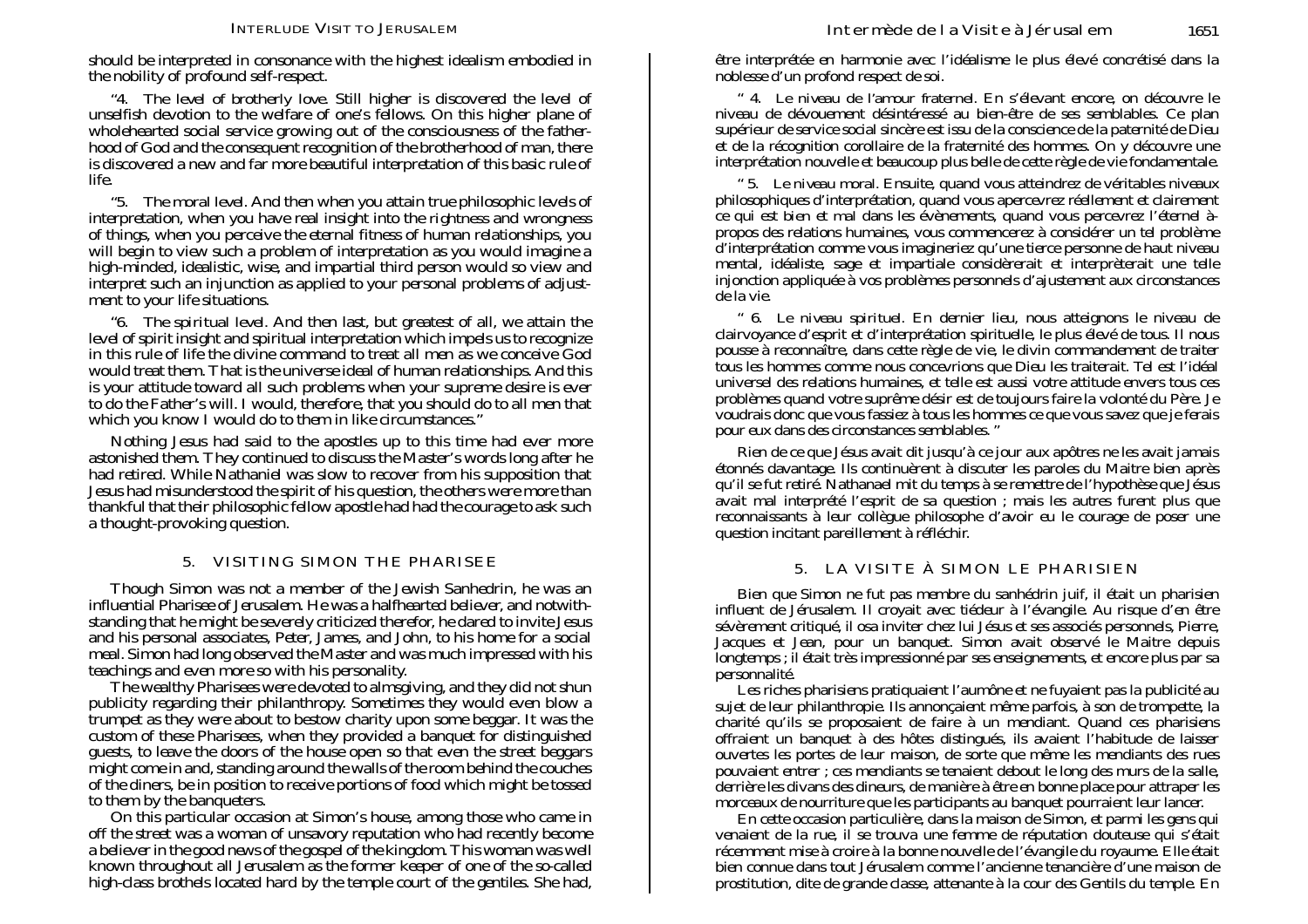on accepting the teachings of Jesus, closed up her nefarious place of business and had induced the majority of the women associated with her to accept the gospel and change their mode of living; notwithstanding this, she was still held in great disdain by the Pharisees and was compelled to wear her hair down—the badge of harlotry. This unnamed woman had brought with her a large flask of perfumed anointing lotion and, standing behind Jesus as he reclined at meat, began to anoint his feet while she also wet his feet with her tears of gratitude, wiping them with the hair of her head. And when she had finished this anointing, she continued weeping and kissing his feet.

When Simon saw all this, he said to himself: "This man, if he were a prophet, would have perceived who and what manner of woman this is who thus touches him; that she is a notorious sinner." And Jesus, knowing what was going on in Simon's mind, spoke up, saying: "Simon, I have something which I would like to say to you." Simon answered, "Teacher, say on." Then said Jesus: "A certain wealthy moneylender had two debtors. The one owed him five hundred denarii and the other fifty. Now, when neither of them had wherewith to pay, he forgave them both. Which of them do you think, Simon, would love him most?" Simon answered, "He, I suppose, whom he forgave the most." And Jesus said, "You have rightly judged," and pointing to the woman, he continued: "Simon, take a good look at this woman. I entered your house as an invited guest, yet you gave me no water for my feet. This grateful woman has washed my feet with tears and wiped them with the hair of her head. You gave me no kiss of friendly greeting, but this woman, ever since she came in, has not ceased to kiss my feet. My head with oil you neglected to anoint, but she has anointed my feet with precious lotions. And what is the meaning of all this? Simply that her many sins have been forgiven, and this has led her to love much. But those who have received but little forgiveness sometimes love but little." And turning around toward the woman, he took her by the hand and, lifting her up, said: "You have indeed repented of your sins, and they are forgiven. Be not discouraged by the thoughtless and unkind attitude of your fellows; go on in the joy and liberty of the kingdom of heaven."

When Simon and his friends who sat at meat with him heard these words, they were the more astonished, and they began to whisper among themselves, "Who is this man that he even dares to forgive sins?" And when Jesus heard them thus murmuring, he turned to dismiss the woman, saying, "Woman, go in peace; your faith has saved you."

As Jesus arose with his friends to leave, he turned to Simon and said: "I know your heart, Simon, how you are torn betwixt faith and doubts, how you are distraught by fear and troubled by pride; but I pray for you that you may yield to the light and may experience in your station in life just such mighty transformations of mind and spirit as may be comparable to the tremendous changes which the gospel of the kingdom has already wrought in the heart of your unbidden and unwelcome guest. And I declare to all of you that the Father has opened the doors of the heavenly kingdom to all who have the faith to enter, and no man or association of men can close those doors even to the most humble soul or supposedly most flagrant sinner on earth if such sincerely seek an entrance." And Jesus, with Peter, James, and John, took leave of their host and went to join the rest of the apostles at the camp in the garden of Gethsemane.

acceptant l'enseignement de Jésus, elle avait fermé la maison où elle exerçait son vil métier et incité la majorité de ses pensionnaires à accepter l'évangile et à changer leur mode de vie. Malgré cela, elle était fort méprisée des pharisiens et obligée de porter ses cheveux flottants—le signe distinctif de la prostitution. Cette femme non dénommée avait apporté avec elle un grand flacon de lotion parfumée. Elle se tint derrière Jésus, allongé pour son repas, et commença à oindre ses pieds en les mouillant aussi de ses larmes de reconnaissance et en les essuyant avec ses cheveux. Lorsqu'elle eut terminé l'onction, elle continua à pleurer et à lui embrasser les pieds.

Voyant tout cela, Simon se dit en lui-même : " Si cet homme était un prophète, il saurait qui le touche ainsi et de quel genre de femme il s'agit, une pécheresse notoire. " Sachant ce qui se passait dans le mental de Simon, Jésus prit la parole et dit : " Simon, il y a quelque chose que j'aimerais te dire. " Simon répondit : " Maitre, dis-le. " Alors, Jésus répondit : " Un riche prêteur d'argent avait deux débiteurs. L'un lui devait cinq-cents deniers, l'autre cinquante. Aucun des deux n'ayant de quoi le payer, il remit leur dette à tous deux. À ton avis, Simon, lequel des deux l'aimera le plus ? " Simon répondit : " Je suppose que c'est celui à qui il a remis le plus. " Et Jésus dit : " Tu as bien jugé. " Puis, montrant du doigt la femme, il poursuivit : " Simon, regarde bien cette femme. Je suis entré dans ta maison comme invité, et, cependant, tu ne <sup>m</sup>'as pas donné d'eau pour mes pieds. Cette femme reconnaissante m'a lavé les pieds avec des larmes et les a essuyés avec ses cheveux. Tu ne m'as pas donné de baiser d'accueil amical, mais cette femme, depuis qu'elle est entrée, <sup>n</sup>'a pas cessé de m'embrasser les pieds. Tu as négligé d'oindre d'huile ma tête, mais elle a oint mes pieds avec des lotions précieuses. Que signifie tout ceci ? Simplement que ses nombreux péchés lui ont été pardonnés, ce qui l'a conduite à beaucoup aimer. Ceux qui n'ont reçu qu'un peu de pardon <sup>n</sup>'aiment parfois qu'un peu. " Puis Jésus se retourna vers la femme, la prit par la main, la fit lever et dit : " En vérité, tu t'es repentie de tes péchés, et ils sont pardonnés. Ne te laisse pas décourager par l'attitude irréfléchie et inamicale de tes semblables ; va ton chemin dans la joie et la liberté du royaume des cieux. "

À l'audition de ces paroles, Simon et ses convives furent encore plus étonnés et commencèrent à chuchoter entre eux : " Qui est cet homme qui ose même pardonner les péchés ? " En les entendant murmurer ainsi, Jésus se retourna pour congédier la femme en disant : " Femme, va en paix, ta foi t'a sauvée.

Lorsque Jésus se leva avec ses amis pour prendre congé, il se tourna vers Simon et dit : " Je connais ton coeur, Simon. Je sais combien tu es déchiré entre la foi et le doute, combien tu es bouleversé par la peur et troublé par l'orgueil, mais je prie pour toi, pour que tu t'abandonnes à la lumière et que, dans ta situation, tu subisses de puissantes transformations de mental et d'esprit, comparables aux prodigieux changements que l'évangile du royaume a déjà opérés dans le coeur de la convive qui n'était ni invitée ni bienvenue. Je vous déclare à tous que le Père a ouvert les portes du royaume céleste à tous ceux qui ont assez de foi pour y entrer. Nul homme et nulle association d'hommes ne peuvent fermer ces portes, même à l'âme la plus humble ou au pécheur supposé le plus flagrant de la terre, s'ils désirent sincèrement y entrer. " Puis Jésus, Pierre, Jacques et Jean prirent congé de leur hôte et allèrent rejoindre les autres apôtres au camp, dans le jardin de Gethsémani.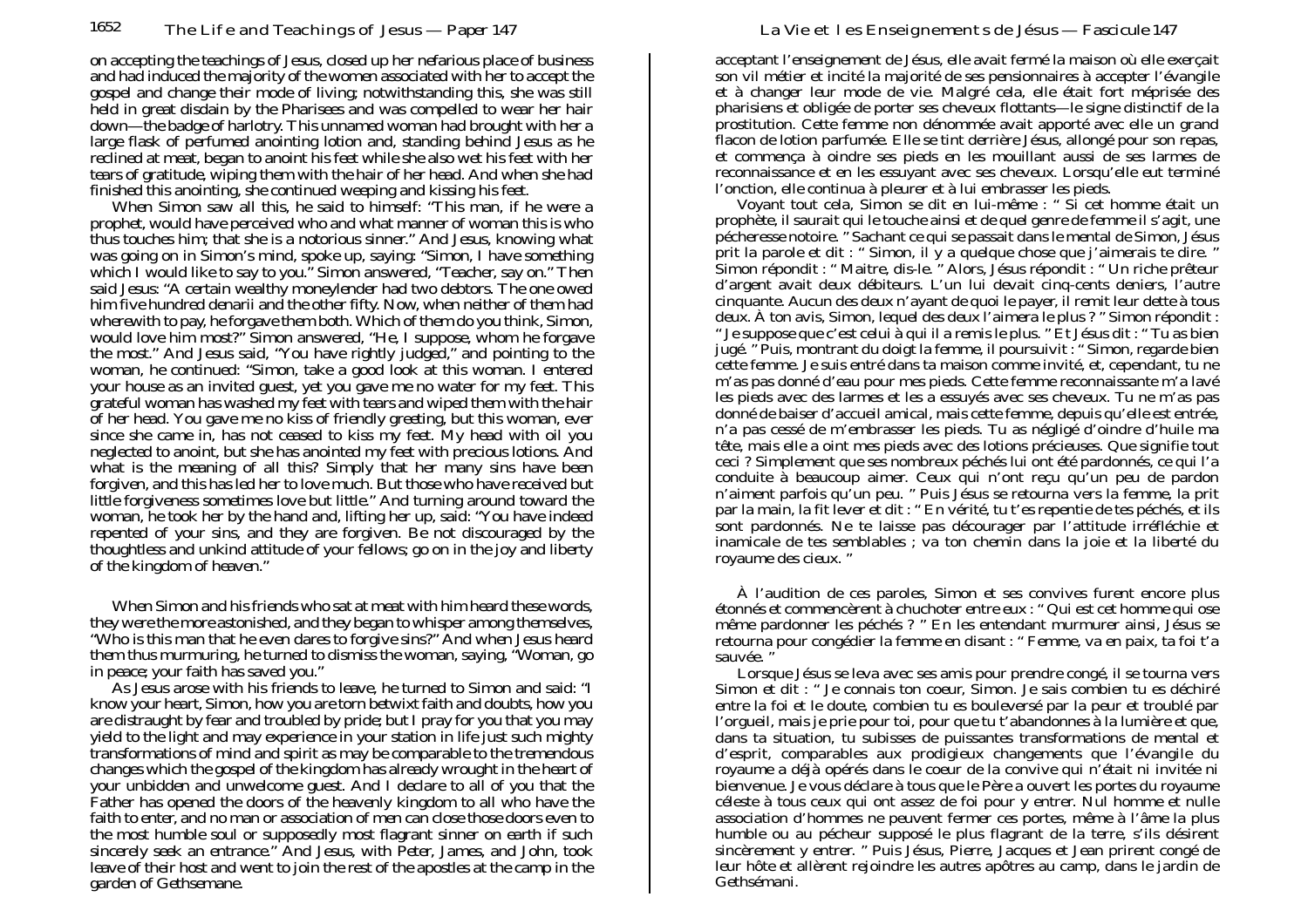That same evening Jesus made the long-to-be-remembered address to the apostles regarding the relative value of status with God and progress in the eternal ascent to Paradise. Said Jesus: "My children, if there exists a true and living connection between the child and the Father, the child is certain to progress continuously toward the Father's ideals. True, the child may at first make slow progress, but the progress is none the less sure. The important thing is not the rapidity of your progress but rather its certainty. Your actual achievement is not so important as the fact that the *direction* of your progress is Godward. What you are becoming day by day is of infinitely more importance than what you are today.

"This transformed woman whom some of you saw at Simon's house today is, at this moment, living on a level which is vastly below that of Simon and his well-meaning associates; but while these Pharisees are occupied with the false progress of the illusion of traversing deceptive circles of meaningless ceremonial services, this woman has, in dead earnest, started out on the long and eventful search for God, and her path toward heaven is not blocked by spiritual pride and moral self-satisfaction. The woman is, humanly speaking, much farther away from God than Simon but her soul is in progressive motion; she is on the way toward an eternal goal. There are present in this woman tremendous spiritual possibilities for the future. Some of you may not stand high in actual levels of soul and spirit, but you are making daily progress on the living way opened up, through faith, to God. There are tremendous possibilities in each of you for the future. Better by far to have a small but living and growing faith than to be possessed of a great intellect with its dead stores of worldly wisdom and spiritual unbelief.

But Jesus earnestly warned his apostles against the foolishness of the child of God who presumes upon the Father's love. He declared that the heavenly Father is not a lax, loose, or foolishly indulgent parent who is ever ready to condone sin and forgive recklessness. He cautioned his hearers not mistakenly to apply his illustrations of father and son so as to make it appear that God is like some overindulgent and unwise parents who conspire with the foolish of earth to encompass the moral undoing of their thoughtless children, and who are thereby certainly and directly contributing to the delinquency and early demoralization of their own offspring. Said Jesus: "My father does not indulgently condone those acts and practices of his children which are self-destructive and suicidal to all moral growth and spiritual progress. Such sinful practices are an abomination in the sight of God."

Many other semiprivate meetings and banquets did Jesus attend with the high and the low, the rich and the poor, of Jerusalem before he and his apostles finally departed for Capernaum. And many, indeed, became believers in the gospel of the kingdom and were subsequently baptized by Abner and his associates, who remained behind to foster the interests of the kingdom in Jerusalem and thereabouts.

#### 6. RETURNING TO CAPERNAUM

The last week of April, Jesus and the twelve departed from their Bethany headquarters near Jerusalem and began their journey back to Capernaum by way of Jericho and the Jordan.

Le même soir, Jésus fit, aux apôtres, le mémorable discours sur la valeur relative du statut auprès de Dieu et du progrès dans l'ascension éternelle du Paradis. Jésus dit : " Mes enfants, s'il existe un véritable lien vivant entre l'enfant et le Père, l'enfant est certain de progresser continuellement vers les idéaux du Père. Il est vrai que les progrès de l'enfant peuvent d'abord être lents, mais ils n'en sont pas moins sûrs. La chose importante n'est pas tant la rapidité de vos progrès que leur certitude. Vos accomplissements actuels sont moins importants que le fait que la *direction* de vos progrès soit orientée vers Dieu. Ce que vous devenez, jour après jour, a infiniment plus d'importance que ce que vous êtes aujourd'hui.

" Cette femme convertie, que certains d'entre vous ont vue aujourd'hui chez Simon, vit actuellement sur un niveau très inférieur à celui de Simon et de ses associés bien intentionnés. Mais ces pharisiens sont occupés par le faux problème de l'illusion de franchir des cercles trompeurs par la pratique de services cérémoniels dépourvus de signification, tandis que cette femme est partie résolument sur la route longue et mouvementée de la recherche de Dieu ; son sentier vers le ciel n'est bloqué ni par l'orgueil spirituel ni par l'autosatisfaction morale. Humainement parlant, cette femme est beaucoup plus éloignée de Dieu que Simon, mais son âme suit un mouvement progressif ; elle est en route vers un but éternel. Cette femme porte en elle de prodigieuses possibilités spirituelles pour l'avenir. Certains d'entre vous peuvent ne pas se trouver à des niveaux réellement élevés d'âme et d'esprit, mais vous faites des progrès quotidiens vers Dieu sur le chemin vivant que votre foi a ouvert. Il y a, en chacun de vous, de prodigieuses possibilités pour l'avenir. Mieux vaut avoir une foi restreinte, mais vivante et croissante, que de posséder un puissant intellect avec ses réserves mortes de sagesse temporelle et d'incrédulité spirituelle. "

Jésus mit ses apôtres sérieusement en garde contre la folie de l'enfant de Dieu qui abuse de l'amour du Père. Il déclara que le Père céleste n'est pas un père négligent, relâché ou sottement indulgent, toujours prêt à excuser le péché et à pardonner l'insouciance. Il recommanda à ses auditeurs de ne pas appliquer, de façon erronée, son illustration du père et du fils de façon qu'elle fasse apparaître Dieu comme semblable à certains parents trop indulgents et dépourvus de sagesse qui conspirent, avec la folie de la terre, pour consommer la ruine morale de leur progéniture écervelée, et qui contribuent ainsi, certainement et directement, à démoraliser de bonne heure leurs propres enfants et à en faire des délinquants. Jésus dit : " Mon Père n'excuse pas avec indulgence les pratiques de ses enfants quand elles mènent à la destruction automatique de toute croissance morale et à la ruine de tout progrès spirituel. Ces pratiques coupables sont une abomination aux yeux de Dieu. "

Jésus assista à bien d'autres réunions et banquets semi-privés avec les grands et les humbles, avec les riches et les pauvres de Jérusalem, avant de partir finalement avec ses apôtres pour Capharnaüm. Beaucoup, en vérité, se mirent à croire à l'évangile du royaume et furent ensuite baptisés par Abner et ses associés restés en arrière pour soutenir les intérêts du royaume à Jérusalem et aux environs.

# 6. LE RETOUR À CAPHARNAÜM

Au cours de la dernière semaine d'avril, Jésus et les douze quittèrent leur quartier général de Béthanie près de Jérusalem et commencèrent leur voyage de retour à Capharnaüm par la route de Jéricho et du Jourdain.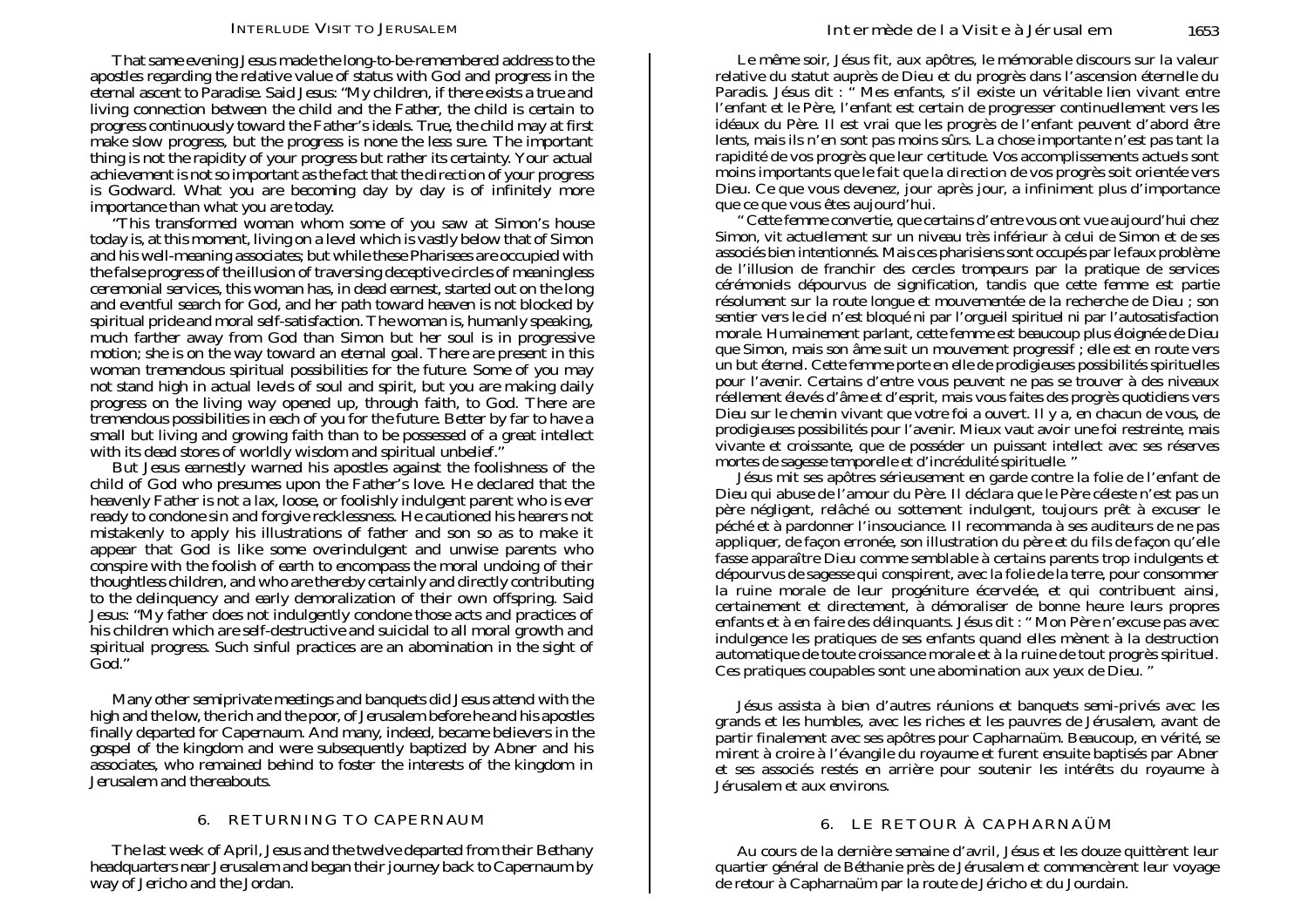The chief priests and the religious leaders of the Jews held many secret meetings for the purpose of deciding what to do with Jesus. They were all agreed that something should be done to put a stop to his teaching, but they could not agree on the method. They had hoped that the civil authorities would dispose of him as Herod had put an end to John, but they discovered that Jesus was so conducting his work that the Roman officials were not much alarmed by his preaching. Accordingly, at a meeting which was held the day before Jesus' departure for Capernaum, it was decided that he would have to be apprehended on a religious charge and be tried by the Sanhedrin. Therefore a commission of six secret spies was appointed to follow Jesus, to observe his words and acts, and when they had amassed sufficient evidence of lawbreaking and blasphemy, to return to Jerusalem with their report. These six Jews caught up with the apostolic party, numbering about thirty, at Jericho and, under the pretense of desiring to become disciples, attached themselves to Jesus' family of followers, remaining with the group up to the time of the beginning of the second preaching tour in Galilee; whereupon three of them returned to Jerusalem to submit their report to the chief priests and the Sanhedrin.

Peter preached to the assembled multitude at the crossing of the Jordan, and the following morning they moved up the river toward Amathus. They wanted to proceed straight on to Capernaum, but such a crowd gathered here they remained three days, preaching, teaching, and baptizing. They did not move toward home until early Sabbath morning, the first day of May. The Jerusalem spies were sure they would now secure their first charge against Jesus—that of Sabbath breaking—since he had presumed to start his journey on the Sabbath day. But they were doomed to disappointment because, just before their departure, Jesus called Andrew into his presence and before them all instructed him to proceed for a distance of only one thousand yards, the legal Jewish Sabbath day's journey.

But the spies did not have long to wait for their opportunity to accuse Jesus and his associates of Sabbath breaking. As the company passed along the narrow road, the waving wheat, which was just then ripening, was near at hand on either side, and some of the apostles, being hungry, plucked the ripe grain and ate it. It was customary for travelers to help themselves to grain as they passed along the road, and therefore no thought of wrongdoing was attached to such conduct. But the spies seized upon this as a pretext for assailing Jesus. When they saw Andrew rub the grain in his hand, they went up to him and said: "Do you not know that it is unlawful to pluck and rub the grain on the Sabbath day?" And Andrew answered: "But we are hungry and rub only sufficient for our needs; and since when did it become sinful to eat grain on the Sabbath day?" But the Pharisees answered: "You do no wrong in eating, but you do break the law in plucking and rubbing out the grain between your hands; surely your Master would not approve of such acts." Then said Andrew: "But if it is not wrong to eat the grain, surely the rubbing out between our hands is hardly more work than the chewing of the grain, which you allow; wherefore do you quibble over such trifles?" When Andrew intimated that they were quibblers, they were indignant, and rushing back to where Jesus walked along, talking to Matthew, they protested, saying: "Behold, Teacher, your apostles do that which is unlawful on the Sabbath day; they pluck, rub, and eat the grain. We are sure you will command them to cease." And then said Jesus to the accusers: "You are

Les principaux prêtres et les chefs religieux des Juifs tinrent de nombreuses réunions secrètes pour décider du sort de Jésus. Ils étaient tous d'accord sur le point qu'il fallait faire quelque chose pour mettre fin à son enseignement, mais ils ne pouvaient s'entendre sur la méthode à employer. Ils avaient espéré que les autorités civiles disposeraient de Jésus de la manière dont Hérode avait mis fin à la carrière de Jean, mais ils découvrirent que Jésus dirigeait ses activités de telle sorte que les fonctionnaires romains n'étaient pas très alarmés par ses prédications. En conséquence, à une réunion tenue la veille du départ de Jésus pour Capharnaüm, ils décidèrent qu'il fallait l'appréhender sous l'inculpation d'une infraction religieuse et le faire juger par le sanhédrin. Une commission de six espions secrets fut donc nommée pour suivre Jésus et observer ses paroles et ses actes. Quand cette commission aurait accumulé suffisamment de preuves de blasphèmes et de violations de la loi, elle devait revenir à Jérusalem avec son rapport. Ces six Juifs rattrapèrent, à Jéricho, le groupe apostolique, qui comptait une trentaine de membres. Sous prétexte qu'ils désiraient devenir des disciples, ils s'attachèrent à la famille des fidèles de Jésus et restèrent avec le groupe jusqu'au commencement de la seconde tournée de prédication en Galilée. Ensuite, trois d'entre eux retournèrent à Jérusalem pour soumettre leur rapport aux chefs des prêtres et au sanhédrin.

Pierre prêcha à la multitude assemblée au gué du Jourdain, et, le lendemain matin, le groupe remonta le fleuve vers Amathus. Les apôtres voulaient se rendre directement à Capharnaüm, mais une foule si nombreuse se rassembla autour du gué qu'ils y restèrent trois jours à prêcher, à enseigner et à baptiser. Ils ne repartirent vers leur foyer que le premier mai de bonne heure dans la matinée. C'était un jour de sabbat. Les espions de Jérusalem étaient maintenant certains de pouvoir formuler leur première accusation contre Jésus—celle d'avoir violé le sabbat—car il avait la présomption de commencer son voyage le jour du sabbat. Mais ils allaient être déçus, car, juste avant le départ, Jésus appela André et lui donna, devant toute la compagnie, des instructions pour limiter le trajet à mille mètres, ce qui représentait la distance légale maximum pour un déplacement le jour du sabbat.

Toutefois, les espions n'eurent pas longtemps à attendre pour trouver l'occasion d'accuser Jésus et ses compagnons de violer le sabbat. Tandis que le groupe cheminait le long de la route étroite, il y avait des deux côtés, à portée de la main, du blé ondulant qui mûrissait, et certains apôtres, qui avaient faim, cueillirent des grains mûrs et les mangèrent. C'était la coutume pour les voyageurs de grappiller du blé en passant le long de la route, de sorte qu'aucune idée de mauvaise action ne s'attachait à cette manière de faire. Mais les espions saisirent cela comme prétexte pour attaquer Jésus. Quand ils virent André triturer les grains dans sa main, ils allèrent à lui en disant : " Ne sais-tu pas qu'il est illicite de cueillir et de triturer du blé le jour du sabbat ? " André répondit : " Mais nous avons faim et nous n'en triturons que juste assez pour nos besoins. Depuis quand est-ce un péché de manger du blé le jour du sabbat ? " Mais les pharisiens rétorquèrent : " Il n'y a rien de mal à en manger, mais tu violes la loi en cueillant le blé et en triturant les grains entre tes mains ; ton Maitre n'approuverait certainement pas ces agissements. " Alors, André dit : " S'il n'est pas contraire à la loi de manger les grains, leur trituration entre les mains ne représente guère plus de travail que leur mastication, qui est permise. Alors, pourquoi ergotez-vous sur de pareilles vétilles? " Lorsqu'André les traita d'ergoteurs, ils furent indignés et se précipitèrent vers Jésus, qui marchait à l'arrière en causant avec Matthieu ; ils protestèrent en disant : " Regarde, Maitre, tes apôtres font ce qui est illégal le jour du sabbat ; ils cueillent, triturent et mangent du blé. Nous sommes sûrs que tu vas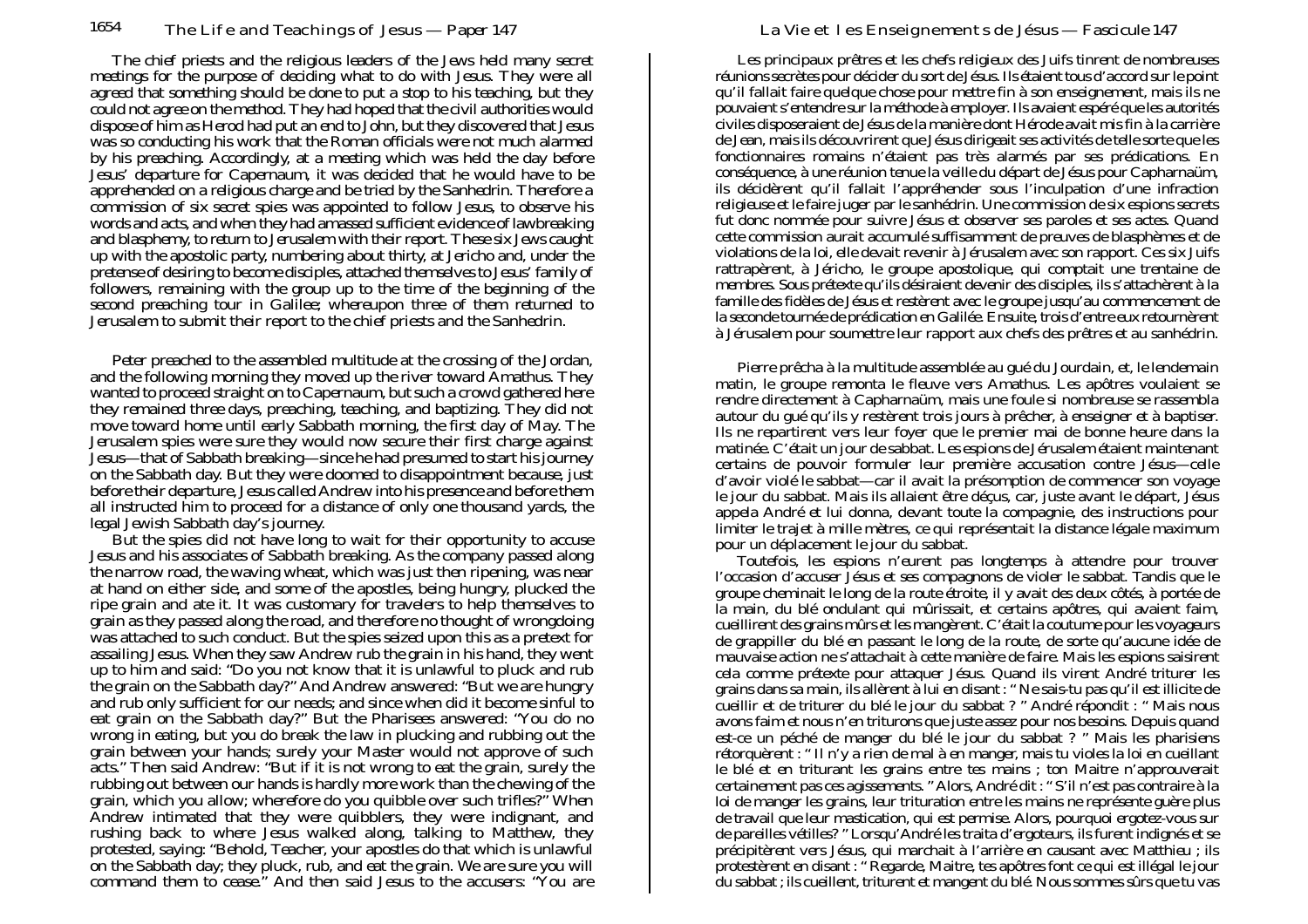### INTERLUDE VISIT TO

indeed zealous for the law, and you do well to remember the Sabbath day to keep it holy; but did you never read in the Scripture that, one day when David was hungry, he and they who were with him entered the house of God and ate the showbread, which it was not lawful for anyone to eat save the priests? and David also gave this bread to those who were with him. And have you not read in our law that it is lawful to do many needful things on the Sabbath day? And shall I not, before the day is finished, see you eat that which you have brought along for the needs of this day? My good men, you do well to be zealous for the Sabbath, but you would do better to guard the health and well-being of your fellows. I declare that the Sabbath was made for man and not man for the Sabbath. And if you are here present with us to watch my words, then will I openly proclaim that the Son of Man is lord even of the Sabbath."

The Pharisees were astonished and confounded by his words of discernment and wisdom. For the remainder of the day they kept by themselves and dared not ask any more questions.

Jesus' antagonism to the Jewish traditions and slavish ceremonials was always *positive.* It consisted in what he did and in what he affirmed. The Master spent little time in negative denunciations. He taught that those who know God can enjoy the liberty of living without deceiving themselves by the licenses of sinning. Said Jesus to the apostles: "Men, if you are enlightened by the truth and really know what you are doing, you are blessed; but if you know not the divine way, you are unfortunate and already breakers of the law."

#### 7. BACK IN CAPERNAUM

It was around noon on Monday, May 3, when Jesus and the twelve came to Bethsaida by boat from Tarichea. They traveled by boat in order to escape those who journeyed with them. But by the next day the others, including the official spies from Jerusalem, had again found Jesus.

On Tuesday evening Jesus was conducting one of his customary classes of questions and answers when the leader of the six spies said to him: "I was today talking with one of John's disciples who is here attending upon your teaching, and we were at a loss to understand why you never command your disciples to fast and pray as we Pharisees fast and as John bade his followers." And Jesus, referring to a statement by John, answered this questioner: "Do the sons of the bridechamber fast while the bridegroom is with them? As long as the bridegroom remains with them, they can hardly fast. But the time is coming when the bridegroom shall be taken away, and during those times the children of the bridechamber undoubtedly will fast and pray. To pray is natural for the children of light, but fasting is not a part of the gospel of the kingdom of heaven. Be reminded that a wise tailor does not sew a piece of new and unshrunk cloth upon an old garment, lest, when it is wet, it shrink and produce a worse rent. Neither do men put new wine into old wine skins, lest the new wine burst the skins so that both the wine and the skins perish. The wise man puts the new wine into fresh wine skins. Therefore do my disciples show wisdom in that they do not bring too much of the old order over into the new teaching of the gospel of the kingdom. You who have lost your teacher may be justified in fasting for a time. Fasting may be an appropriate part of the law of Moses, but in the coming kingdom the sons of God shall experience freedom from fear and joy in the divine spirit."

leur ordonner de cesser. " Jésus répondit aux accusateurs : " Vous avez, en vérité, beaucoup de zèle pour la loi, et vous faites bien de vous rappeler le jour du sabbat pour le garder sanctifié. Mais n'avez-vous jamais lu dans les Écritures qu'un jour où David avait faim, il entra dans la maison de Dieu avec ses compagnons et mangea des pains de proposition que nul n'avait le droit de manger, sauf les prêtres ? Et David donna aussi de ce pain à ceux qui étaient avec lui. Et n'avez-vous pas lu dans notre loi qu'on a le droit de faire beaucoup de choses nécessaires le jour du sabbat ? Et ne vais-je pas vous voir, avant la fin de la journée, manger ce que vous avez emporté pour les besoins d'aujourd'hui ? Mes bons amis, vous avez raison d'être des zélateurs du sabbat, mais vous feriez mieux de veiller à la santé et au bien-être de vos semblables. Je déclare que le sabbat a été fait pour l'homme, et non l'homme pour le sabbat. Si vous êtes ici avec nous pour surveiller mes paroles, alors je proclamerai ouvertement que le Fils de l'Homme est maitre même du sabbat. "

Les pharisiens furent étonnés et confondus par ses paroles de discernement et de sagesse. Pendant le reste de la journée, ils se tinrent cois et n'osèrent plus poser de questions.

L'antagonisme de Jésus envers les traditions juives et les rites serviles était toujours *positif* ; il se traduisait par des actes et des affirmations. Le Maitre passait peu de temps à des critiques négatives. Il enseignait que ceux qui connaissent Dieu peuvent jouir de la liberté de vivre sans se tromper eux-mêmes par les licences du péché. Jésus dit aux apôtres : " Mes amis, si vous êtes éclairés par la vérité et si vous savez réellement ce que vous faites, vous êtes bénis ; mais, si vous ne connaissez pas la voie divine, alors, vous êtes malheureux et vous violez déjà la loi. "

#### 7. DE RETOUR À CAPHARNAÜM

C'est vers midi, le lundi 3 mai, que Jésus et les douze arrivèrent, par le lac, à Bethsaïde, venant de Tarichée. Ils avaient voyagé par bateau pour échapper à ceux qui les accompagnaient ; mais, dès le lendemain, ceux-ci, y compris les espions officiels de Jérusalem, avaient rejoint Jésus.

Le mardi soir, alors que Jésus dirigeait l'une de ses conférences coutumières faites de questions et de réponses, le chef des six espions lui dit : " Je parlais aujourd'hui à l'un des disciples de Jean, ici présent, pour assister à ton enseignement, et nous <sup>n</sup>'arrivions pas à comprendre pourquoi tu ne commandes jamais à tes disciples de jeuner et de prier comme nous autres pharisiens nous jeunons, et comme Jean l'a recommandé à ses disciples. " Jésus se référa à une affirmation de Jean et répondit à l'interrogateur : " Les garçons d'honneur jeunent-ils pendant que le marié est avec eux ? Tant que l'époux est avec eux, ils ne peuvent guère jeuner. Mais le temps arrive où l'époux sera enlevé, et alors les garçons d'honneur jeuneront et prieront indubitablement. La prière est naturelle aux enfants de lumière, mais le jeûne ne fait pas partie de l'évangile du royaume des cieux. Je vous rappelle qu'un bon tailleur ne coud pas un morceau de drap neuf et non décati sur un vieil habit, de crainte qu'au moment où le morceau sera mouillé, il ne rétrécisse et ne produise une déchirure pire. Les hommes ne mettent pas non plus le vin nouveau dans de vieilles outres, de crainte que le vin nouveau ne fasse éclater les outres et que le vin et les outres ne soient perdus. Le sage met le vin nouveau dans des outres neuves. Mes disciples font donc preuve de sagesse en n'incorporant pas trop d'anciennes traditions dans le nouvel enseignement de l'évangile du royaume. Vous, qui avez perdu votre instructeur, vous pouvez à juste titre jeuner un certain temps. Le jeûne fait peut-être correctement partie de la loi de Moïse, mais, dans le royaume à venir,